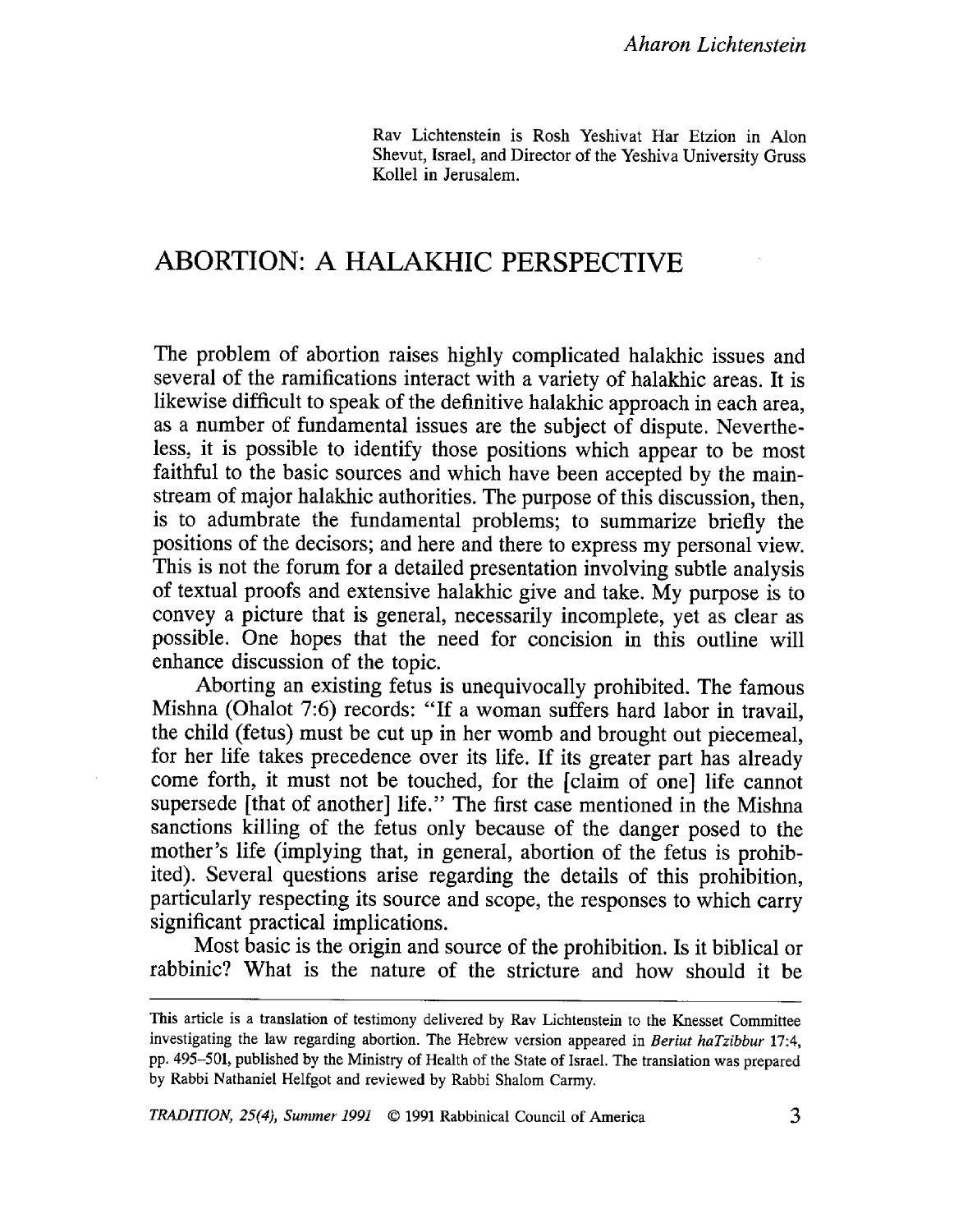categorized? As to the first aspect, there is, indeed, a view according to which the entire prohibition on abortion is only rabbinic. Assuming that we set aside certain general ethical and religious norms such as "You shall do that which is upright and good," "You shall be holy," and "You shall follow in the ways of God," there would be, according to this view, no biblical prohibition to kill any fetus. However, in my opinion, this view should not be accorded serious weight, not only because it is disturbing from a moral point of view, but because it also seems to contradict an explicit halakha. Sanhedrin 57b cites the view of R. Yishmael that a Noahide who aborts a fetus has the legal status of a murderer. Maimonides (Mishneh Torah, Hilkhot Melakhim 9:4) codifies the law in accordance with the view of R. Yishmael, and, though the Talmud cites a differing view, to the best of my knowledge no decisor disputes Rambam's ruling. If so, it is inconceivable that this action would be permitted to a Jew given the great halakhic principle which states: "Can there be any act which is permitted to a Jew and at the same time prohibited to a Noahide?" (Hullin 33a). In other words, no action forbidden to a non-Jew, of whom the Torah requires a less exacting moral standard, can be permitted to the Jew. Hence, we must conclude that there must be some situations in which abortion is biblically proscribed. This indeed is the conclusion of most decisors. The question then remains: What is the specific prohibition? Several possibilities immediately come to mind:

(1) Homicide. Though a Jew who kills a fetus is not punished by the judicial system as a murderer, he has nonetheless violated the prohibition of murder. It is like the case of one who has killed a treifa (an individual with a fatal wound or defect); he is not liable for capital punishment though he has violated the prohibition on murder and is liable for divine retribution.

(2) Ancillary to Homicide (senif retziha). Abortion would fall under a category similar to "improper emission of seed," an act which is viewed by the Talmud (Niddah 13a) as tantamount to "the shedding of blood" and one about which Maimonides (Hilkhot Issurei Biah 21:18) writes, "Not only is it a grave prohibition, but he who acts in this manner should sit in a state of excommunication; of him Sctipture says: 'Your hands are full of blood' and it is as if he had killed a human being." According to this position, abortion does not constitute homicide proper. However, it is part of a network of strictures revolving around the prohibition of murder but extending beyond it. This would be akin to the concept of abizraihu (actions ancillary to a specific sin) which appears in other halakhic contexts. For example, according to a number of Rishonim (medieval halakhic authorities), the requirement of giving up one's life rather than transgressing the prohibitions on idolatry, illicit sexual relations, and murder, applies not only to these acts proper but to their appurtenances as well.

4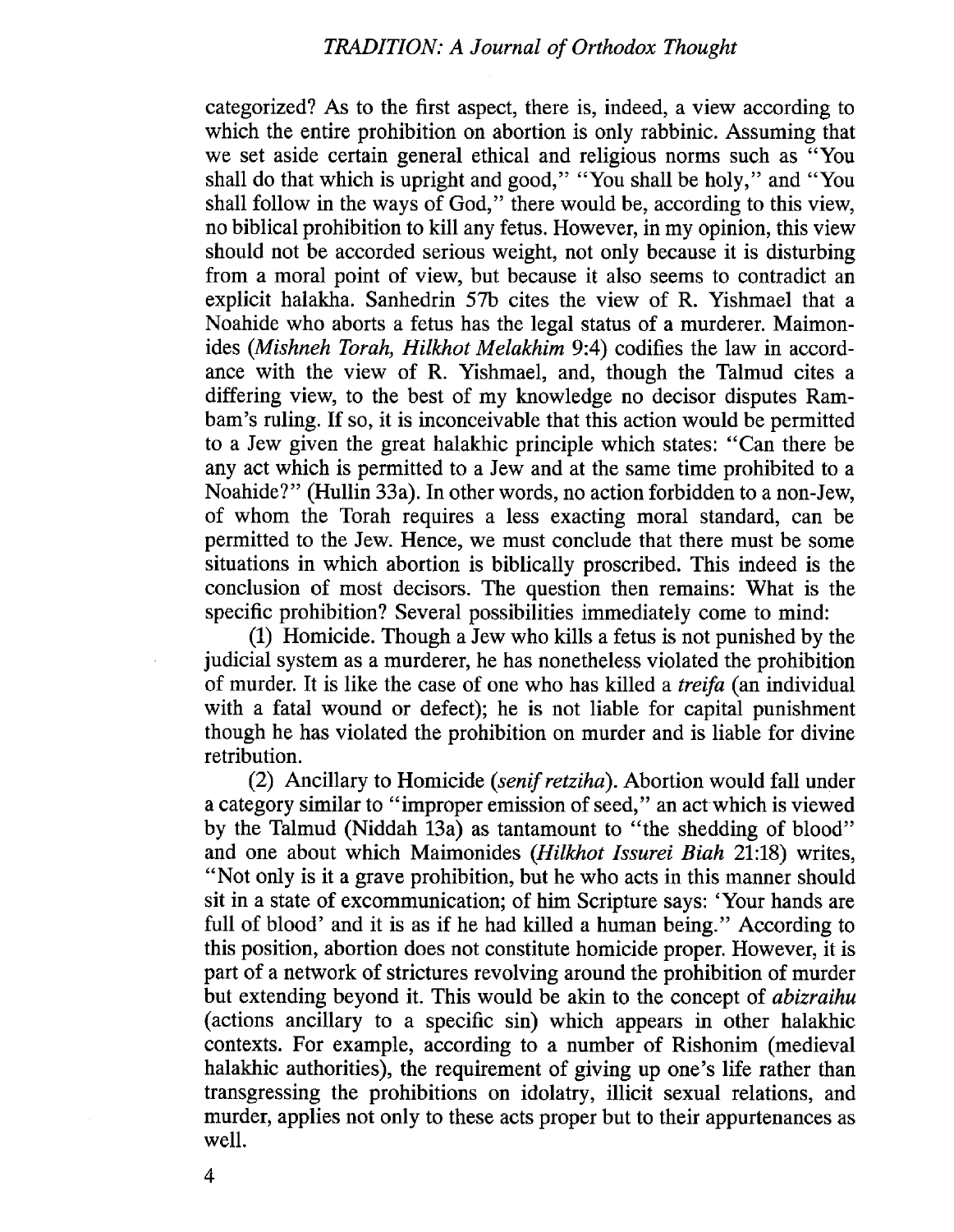## Aharon Lichtenstein

(3) Tort (habbala). Even if the fetus is not a human being whose killing comes under homicide, abortion of the fetus should still be proscribed as a consequence of its being an organic reality bound up with the person of the mother, a status which therefore prohibits intentional injury to it.

(4) Hatzalah (the obligation to preserve life and the corollary prohibition of negligence). This concept is derived either from the commandment "Lo ta'amod 'al dam re'ekha (You shall not stand idly by while your brother's blood is shed") or from the obligation of hashavat aveda (return of lost property, which includes restoration of the body), or the concept of "va-hai ba-hem (You shall live by them)." Even if the prohibition of murder applies solely to persons already born, the positive obligation to preserve life may extend to the fetus because of its potential existence. Where an obligation to promote life exists, its truncation would clearly be forbidden.

As noted, I definitely favor adopting the first possibility, based on the proof-text regarding the Noahide. Indeed, the Mekhilta records the position of Isi ben Akiva that whatever is forbidden a Noahide because of the prohibition of murder is likewise forbidden to the Jew: "Before revelation we were enjoined from shedding blood, after revelation in place of forbidding such an action shall we now permit it?! Verily they said people who commit these acts are exempt from human punishment but are liable for divine retribution (Mishpatim, Masekhet Nezikin, 4)." Though the punishment of the Jew in certain types of homicide may be lighter, the fact that he has violated the prohibition of homicide does not vary. Therefore, it seems clear that in any case where a Noahide abortionist is liable for murder, a Jew is considered a murderer as well.

Here, however, we enter the area of the second fundamental issue: the scope of the prohibition. Does it apply to all fetuses in all situations or only to certain ones? If there are limitations, how are they determined? This question can of course be raised in relation to all the possible rationales listed above. Clearly these rationales are not mutually exclusive. Some abortions may come under all the categories of prohibition; some may be permitted. To return for the moment to the violation of homicide and the proof from Noahide law, it seems to me that the Noahide is only liable in those instances where the fetus had developed to the point of independent viability (outside the uterus) at that time. In such circumstances, a Jew committing an abortion is exempt from capital punishment only because of the child's status as a fetus, i.e., not having left the womb and entered the world; this exemption is not granted to the Noahide. Hence the Jew would violate the prohibition of homicide and would be subject to divine punishment. In the early stages of pregnancy, however, the missing element of full human life is not merely that birth has yet to occur, but rather the absence of full development and the fact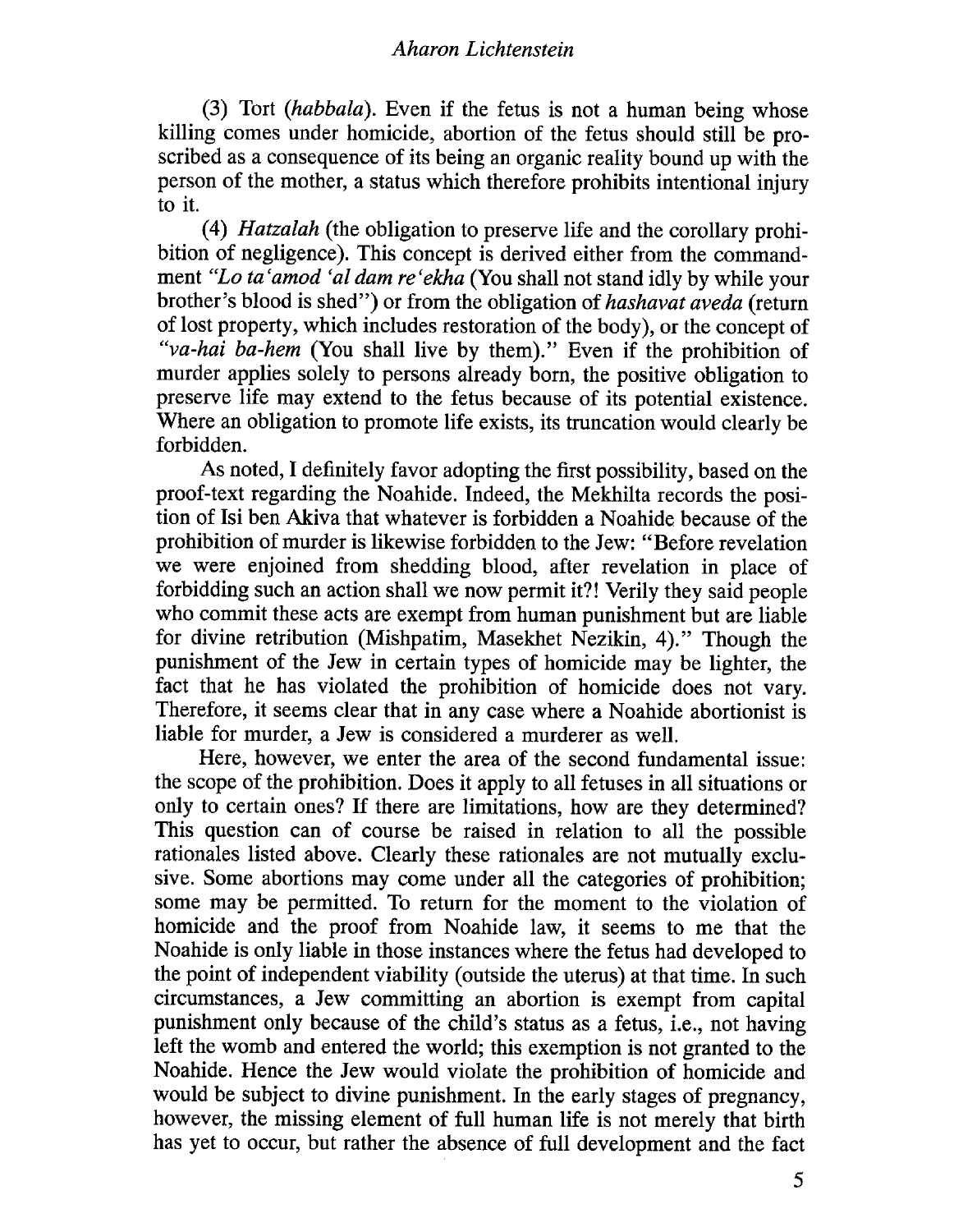that in its current state it is not viable outside the womb. It would thus be logical to assume that such an abortion would not be classified as an act of murder. Murder, it would appear, is defined as the termination of currently existing life, and not the curtailment of potential life. Therefore, it would seem that the prohibition of murder proper should be limited to the latter part of pregnancy—practically speaking, more or less the last trimester.

The less severe prohibitions listed above require a separate treatment. Poskim have suggested a number of possible stages within the period of pregnancy. Each of these can be analyzed regarding the question whether all, some or none of the prohibitions apply. The proposed stages are as follows: (1) the initial period; (2) after the forty-day mark; (3) after the first trimester; (4) after the quickening of fetal movement. Of these intermediate categories, the only one mentioned in the Talmud as a criterion is forty days (three months appears as a measure of recognition of pregnancy, not as a measure of the viability of the fetus). Prior to that stage, the Talmud records, the embryo is viewed as "maya be'alma (mere liquid)." For instance, a stillborn child ordinarily precludes the next child from the halakhic status of first-born. Yet, if the miscarriage occurred prior to the fortieth day of gestation, it is disregarded and the next male offspring is considered the peter rehem (the first of the womb) (Bekhorot 47a). As a result, it is proper to give greater weight to the forty-day mark, with implications for the detailed discussion below. If we go on to analyze the latter three prohibitions mentioned above in relation to these stages of pregnancy the following conclusions may be drawn:

(1) Serah retziha (ancillary to homicide). If abortion is literally a case of hashhatat zera (destruction of seed), and not merely analogous to that category, the prohibition obviously would come into play from the first moment. If, however, we assume that the specific prohibition on hashhatat zera does not apply in this case (e. g. if we adopt the view of Hazon Ish that hashhatat zera only applies to the person who ejaculates the semen, perhaps only at the moment of ejaculation), we are dealing with a distinct prohibition which is an appurtenance to murder. Then it would be possible to divide the period of pregnancy halakhically; the most reasonable measure is of course the forty-day mark.

(2) Habbala (prohibition on injuring and wounding human beings, including oneself). This can be further divided into two possiblities: First, one may not injure the fetus itself because of its status as a living organism. There is no prohibition of murder because that requires the extinction of a self sustaining life. However, the stricture against intentional wounding might apply even to a human organism sustained by another biological organism. Second, abortion is proscribed because of the physical injury to the mother; the fetus is no less significant than any other limb of the mother which is not to be dismembered unnecessarily.

According to the first possibility, the most reasonable cut-off mark is again the fortieth day of gestation. Prior to that, this stricture would

6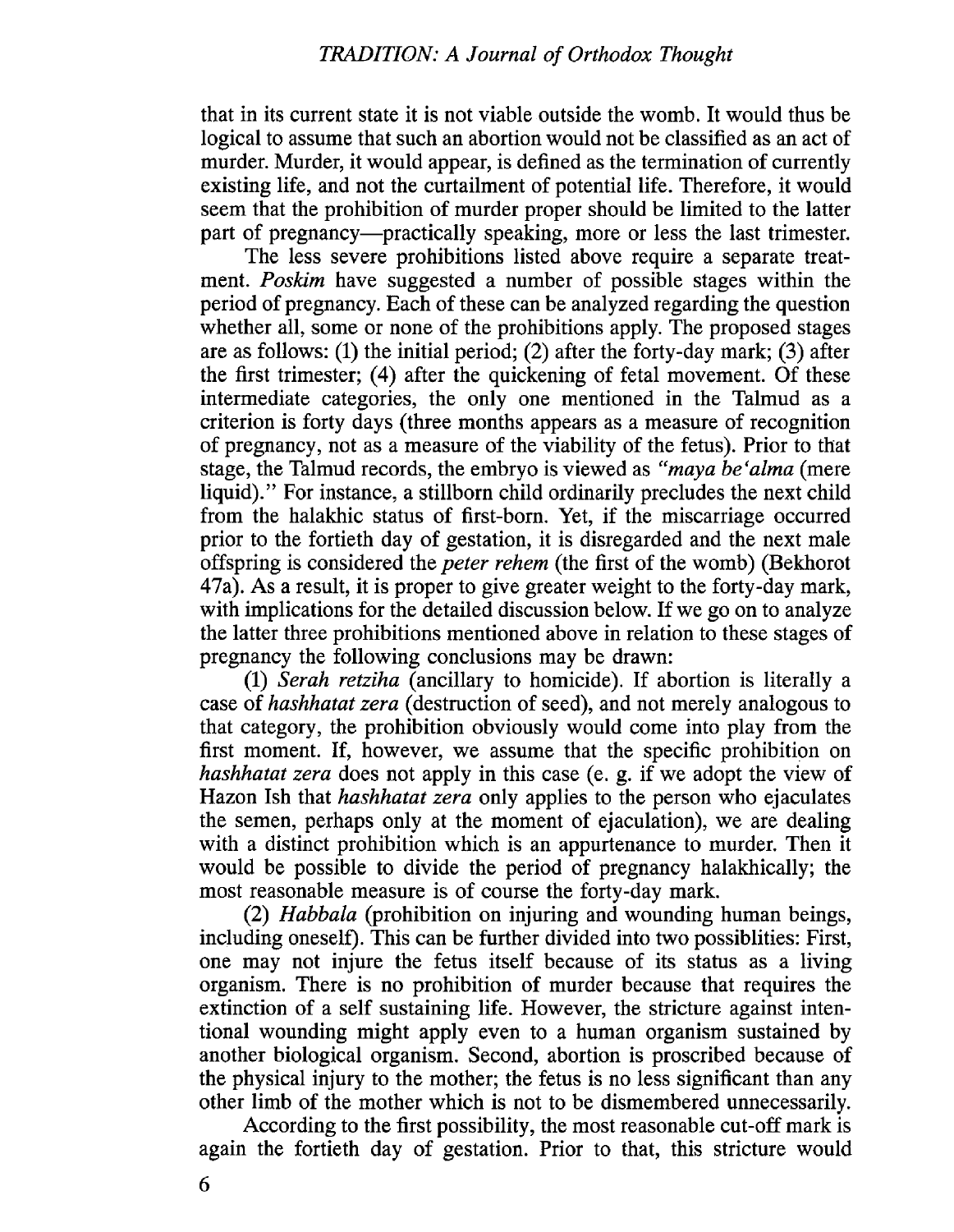## Aharon Lichtenstein

certainly not apply, and the later stages are not sufficiently clear-cut to be used as standards. According to the the second possibility, the fate of the fetus itself is subservient to its status as part and parcel of the mother; if so, the forty-day mark might become irrelevant. Here too, nonetheless, one might suggest that prior to the forty-day mark, removal of the fetus (categorized as "mere liquid") does not constitute injury to the mother, while removal after forty days does involve injury. This is because the fetus, having become a significant halakhic entity, renders the abortion a significant injury to the mother. This last point, however, is far from conclusive; there is definitely room to consider later stages as standards. Among these, three months seems to me the most reasonable, as it does appear in Halakha as the stage of "recognition of the fetus" conferring the status of "pregnant" on the mother (Niddah 8b).

(3) Hatzala (the obligation to preserve life). Rishonim debate whether the obligation of *pikkuah nefesh* (violating prohibitions of the Torah, including those of Shabbat, to save a life) applies to a fetus: May one, for example, violate Shabbat to avoid an abortion? Some permit this violation because the fetus has the status of nefesh (person), though this status applies to the post-forty-day embryo. Others are more lenient on the basis of the rationale that "The Torah stated, violate one Shabbat for him in order that he may observe many Shabbatot in the future" (Yoma 85b). This justification for the concept of pikkuah nefesh, applies to the preforty-day embryo as well. Others, however, forbid the violation of Shabbat in all cases inasmuch as they do not view the fetus as a nefesh.

Following the first view, abortion after the fortieth day would clearly be prohibited. Prior to that point, however, it is still an open question, as the exponents of this view only ruled that saving such a fetus does not justify the abrogation of various prohibitions. However, they did not propose that, where the effort to save life does not collide with Torah prohibitions, there is no obligation to preserve the fetus. According to the second view, it is reasonable that abortion would be prohibited even before the forty-day mark. Though the fetus does not yet have the status of nefesh, it is diffcult to imagine that the Torah would, on the one hand, permit abrogation of Shabbat laws to save such a fetus and, on the other hand, permit its arbitrary abortion. The third view allows both sides of this issue, even after the forty-day mark, perhaps as far as the last trimester, similarly to the position that would be held by the first view regarding the initial stage.

So far we have examined the scope of the prohibition of abortion in terms of certain stages of pregnancy. We now turn to the circumstances and the reasons for the abortion, and the possible sanction for it in light of various factors. Here too, the scope of the prohibition or, if you will, the scope of the possible exemptions, clearly depends on the source and origin of the prohibition. Here too we shall analyze the issue point by point: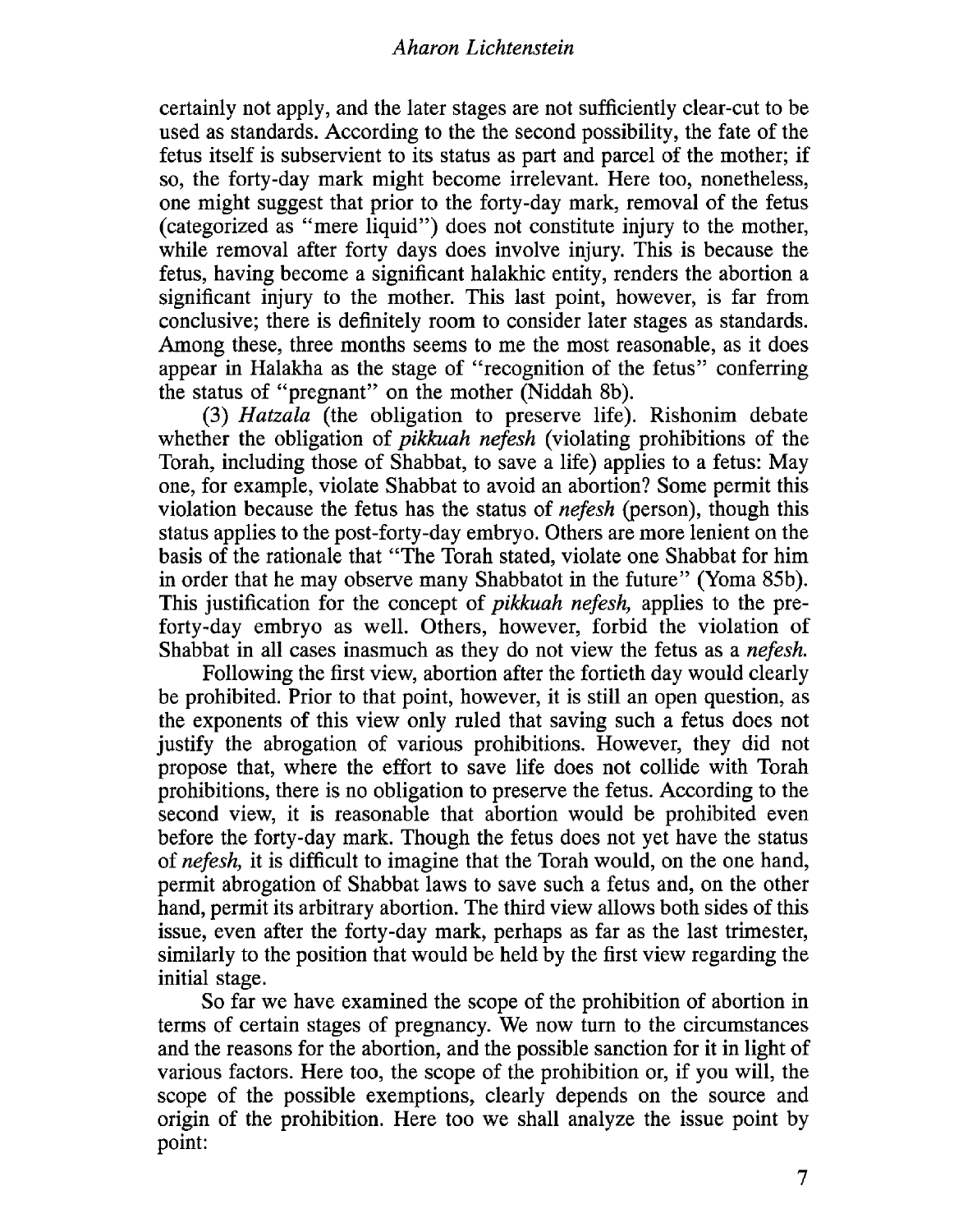(1) Homicide. This prohibition is of course, waived only in the face of actual threat to life. Pikkuah nefesh is generally defined as real danger of loss of life, even if the chances of harm occurring are slim. There are some poskim who included in this category even spiritual danger such as the threat of apostasy or psychological danger. However, it must be emphasized that even this position considered actual insanity that could be brought on by having the child, not simply a sense of frustration, perplexity, bad nerves, or some neurosis or psychosis. Wherever this prohibition pertains (in my opinion, the last trimester), abortion should therefore be sanctioned only when the life of the mother (or in the unlikely event, someone else's life) is in danger or, according to some poskim, if the sanity of the parents is threatened. Furthermore, it must be noted that the expansion of the definition of "preservation of life" which derives from these authorities' opinion was originally stated regarding the suspension of Shabbat, kashrut and other similar restrictions where saving an individual threatened with insanity does not come at the cost of another life. In our case, by contrast, the parents' "rescue" comes at the cost of fetal life, and it may very well be that in such circumstances even these authorities would view a lenient course of action with reservation. For this reason such leniency must be employed, if at all, only in extreme circumstances. Similarly, the famous principle that "One does not follow probability in cases of preserving a life" (Yoma 84a), which allows for violation of Halakha to save lives even when the threat is statistically small, may not be operative when the prohibition to be set aside is murder. Even in cases of physical danger, the gravity of the situation should be weighed carefully.

(2) Serah Retziha. Here it is clear that saving a life is not the only sanction for permitting an abortion. This is evident from the Talmudic passage that permits a nursing mother to cohabitate using a mokh (a barrier of cotton or wool) to prevent pregnancy. Strictly speaking, this amounts to *hotzaat zera le-battala* (improper emission of seed), yet the Halakha does not decree that the woman practice abstinence during this period. Since this prohibition is waived to facilitate normal family relations (which is why the emission in this context is not "wasteful"), it would follow that other ethical and humane factors may also be taken into account.1 It would seem to me that issues such as kevod ha-beriyot (dignity of persons), shalom bayit (domestic peace) and tza'ar (pain), which all carry significant halakhic weight in other contexts, should be considered in making these decisions. However, it is diffcult to set down clear-cut guidelines in this area, especially if we assume that our case is not an example of destruction of seed proper, but a parallel stricture that serves as a type of middle ground between the prohibition on destruction of seed and that of homicide. I cannot now offer evidence or clear-cut argument which can serve as a solid, compelling basis for defining the factors that militate for leniency in this area.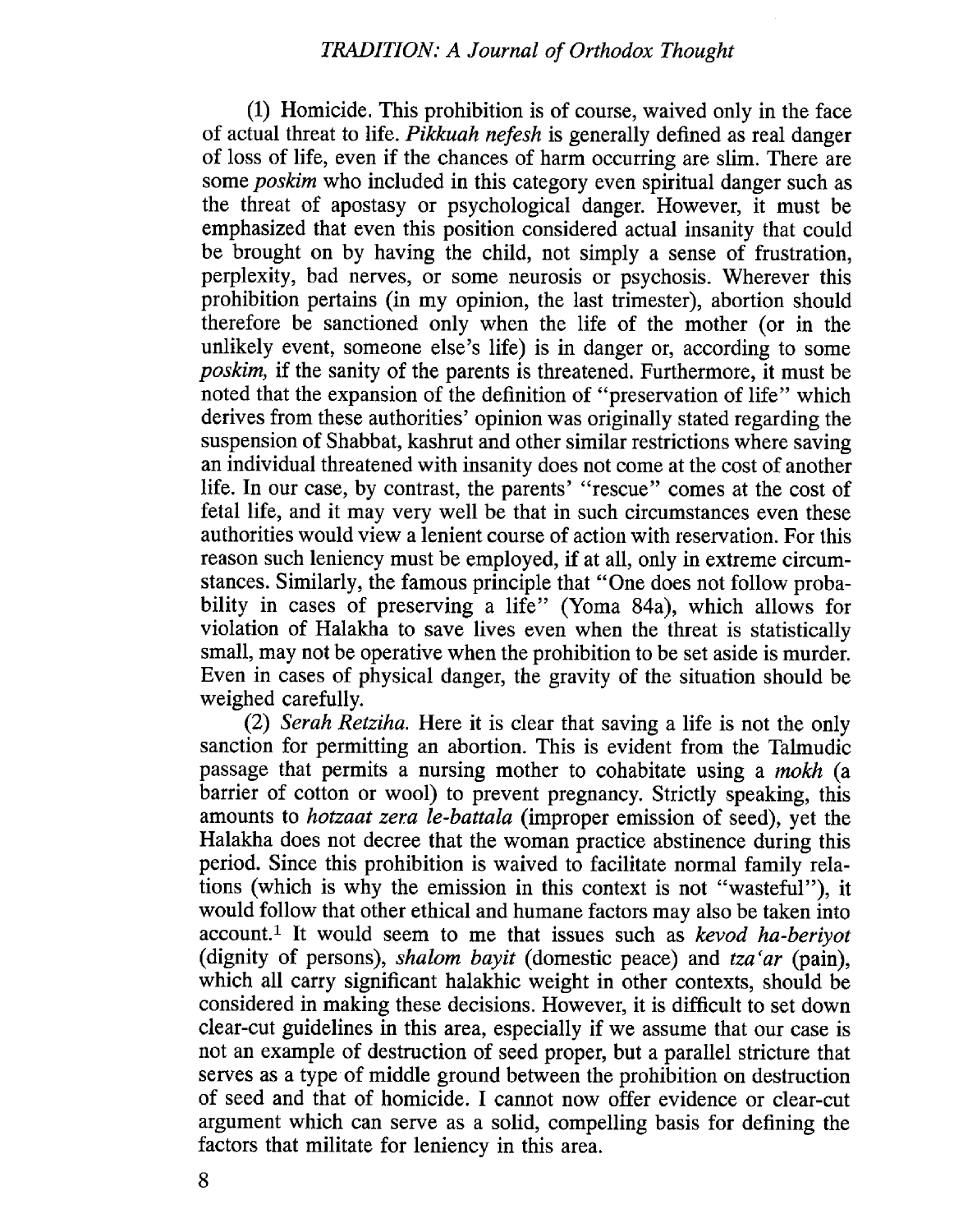(3) Habbala. Here too, various factors may be considered. If the prohibition is injuring the mother, there would seem to be no restriction where the abortion is performed for her benefit, for that would be like surgery. Hence if the health of the mother requires an abortion, even though there is no real danger to life, or if her existence will be devastated by bringing to term a child seriously crippled, then perhaps (though, it seems to me, the justification for leniency here is far weaker) out of concern for social and familial stigma or impediments to the child's halakhic marriagibility, there is room for leniency in terms of habbala (and that is the only prohibition we are addressing right now). On the other hand, if the problem is damage and injury caused to the fetus proper, such a lenient course of action is dubious.

(4) Hatzalah. This is possibly the most common justification, because it applies to the entire period of pregnancy and is seemingly independent of specific circumstances. At the same time, the obligation to save life may offer the greatest room for flexibility in certain common cases. To begin with, it is a positive rather than negative commandment; it thus brings into play the important principle in Halakha according to which positive commands are more easily set aside than negative ones. Secondly, this obligation involves improving the condition of the fetus rather than a prohibition to harm it. Hence, there are situations where one must carefully examine whether the lot of the fetus is indeed being improved. Regarding the first point, it should be noted that the parameters of the "cost" one must incur to help another human being, or even to save him, have yet (to the best of my knowledge) to be fully elaborated from the sources. Therefore, this obligation may not apply if the continued pregnancy will cause the parents profound physical or psychological distress. This is true, however, only if the obligation to preserve life as rooted in the command "va-hai ba-hem (you shall live by them)" or hashavat aveda (restoration of property, which includes, a fortiori, restoration of life itself); if, however, the basis is "Lo ta'amod 'al dam re'ekha (Do not stand idly by while your brother's blood is shed)," there is no room for these considerations.2 It is certainly possible that the fetus is excluded from the category of "re'ekha (your brother)," and thus to be judged only from the perspective of va-hai ba-hem. Nevertheless, it is also quite conceivable that the obligation to preserve life is unlimited, extending to the fetus and thus closing off the possibility of leniency.

As to the welfare of the baby, it is possible that there is no obligation to preserve its life during pregnancy if there is a serious chance (or surely a likelihood) that the child, if born, will be so maimed that its life will be filled with suffering. To be sure, neither homicide nor suicide are permitted to end the life of an individual who is suffering intolerably. Yet, Rema (Y.D. 339:1) states normatively, that one is permitted to abstain from acting to prevent the death of a goses (an individual in the throes of death)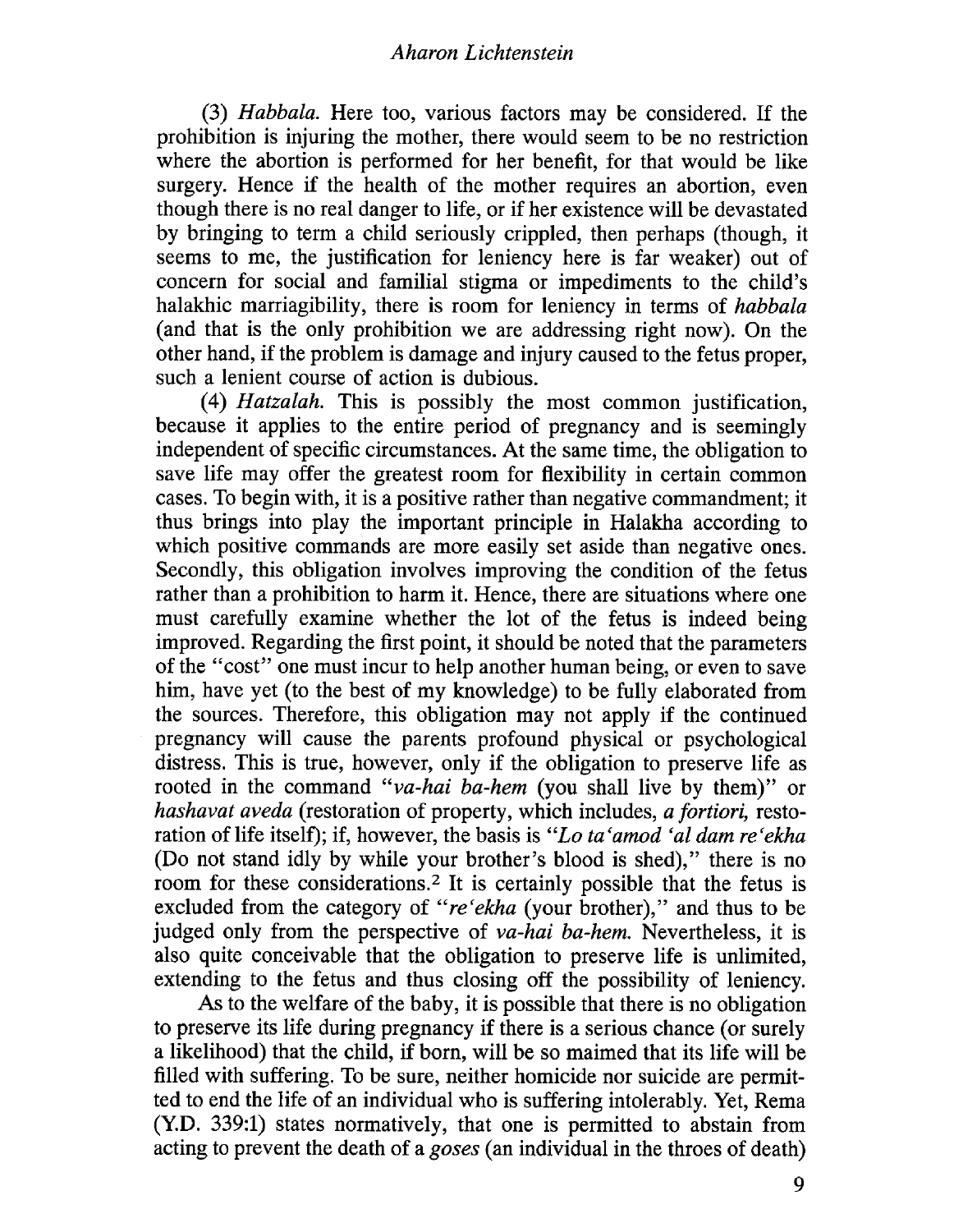whose death is naturally approaching. Moreover, Rabbeinu Nissim in his commentary to Nedarim (40b) sets down that one is allowed to pray for the speedy demise of an ailing person who is suffering terribly and awaiting death. Here too, nevertheless, caution should be the rule, as there are many opinions, both stringent and lenient, in the halakhic literature.

So far the discussion has dealt with the various possibilities of biblical prohibitions. According to those who maintain that abortion is only proscribed rabbinically (a position which I regard as untenable regarding the last trimester, though it may be considered for the earlier stages, as noted above), the same possible restrictions may be proposed, albeit on a different plane: homicide on the rabbinic level, the obligation to preserve life on a rabbinic level, and so on. In discussing rabbinic laws, there is some room to expand the range of factors that are likely to tilt the equation towards leniency. We should, for example, include issues such as pain or domestic peace which warrant leniency in the realm of rabbinic prohibitions but not, according to most authorities, in the realm of biblical prohibitions. Indeed, certain halakhic decisors have responded with a lenient ruling in cases of "great need," presumably because they assumed that the prohibition here is only rabbinic. Several points must, however, be noted: First, the lenient position is a minority view, perhaps even an isolated one. Second, the concept of "great need" is so flexible and lacking in clear content that it is difficult to apply practically. Third, the lenient respondents saw themselves as dealing with highly exceptional cases rather than charting out a general policy.

On this basis, it seems to me that at least after the forty-day mark, when the critical determinants in my opinion, namely serah retziha and habbala, are applicable (either biblically or rabbinically), there is little latitude to permit abortions for psychological-social reasons. I do not posit this, God forbid, out of a lack of sensitivity to those suffering in these situations, nor out of indifference to their emotional, economic and social travails. However, in consideration of the halakhic norms which take an extremely serious view of feticide, it is diffcult to justify broad sanction for such abortions. To review these norms: (1) The possibility, to say the very least, that we are treading upon biblical commands and prohibitions; (2) Even if the prohibition of abortion or the obligation to save the fetus is rabbinic, it should not be treated lightly. Considering the fetus: who would dare prophesy that its future life is destined to be detrimental? As to the mother, in the overwhelming majority of cases there is no real danger of insanity or physical deterioration. In the absence of such factors it is difficult to see on what basis we can justify general leniency. (3) Moreover, it is a major principle of Halakha that one does not set aside a prohibition that conflicts with a positive obligation where it is possible to fulfill both requirements. In a substantial number of cases, alternate means of dealing with these dilemmas exist—including counseling, monetary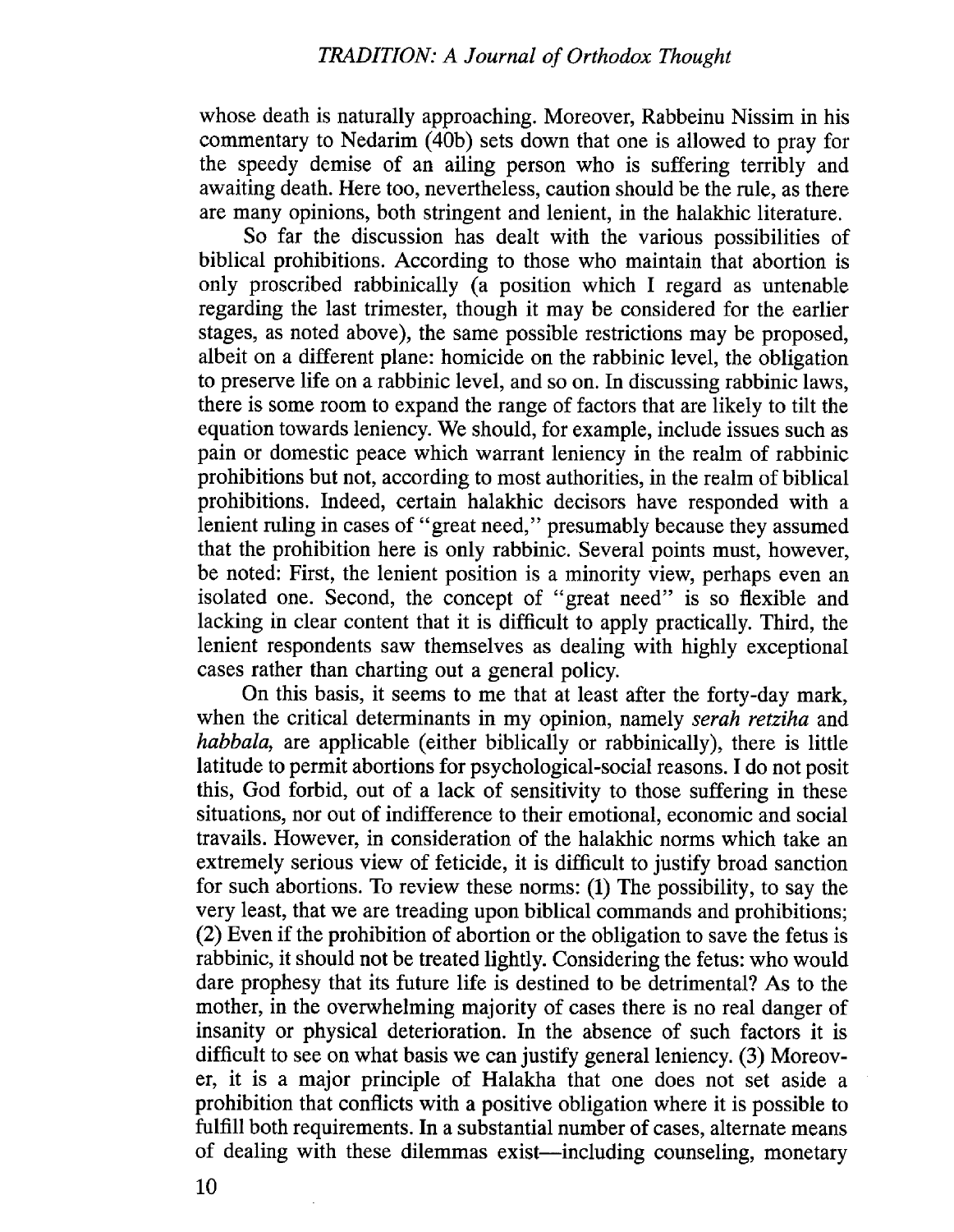assistance, etc. Although in particular instances these means and resources are not always available, a general approach and comprehensive policy should clearly work towards this goal rather than for an expansion of the grounds on which abortions are to be countenanced.

Let me conclude this overview with two remarks. First, the reader has surely discerned that in a number of places I have refrained from setting down definitive conclusions, but have been satisfied to indicate general principles, tendencies and possibilities in the Halakha. This approach is not merely the product of modesty or hesitation in resolving debates among halakhic titans. It is rooted in a view of the nature of  $pesa\vec{k}$ in general and regarding this topic specifically. These are areas where, on the one hand, the halakhic details are not clearly fleshed out in the Talmud and Rishonim, and, on the other hand, the personal circumstances are often complex and perplexing. In such areas there is room and, in my opinion, an obligation for a measure of flexibility. A sensitive posek recognizes both the gravity of the personal situation and the seriousness of the halakhic factors. In one case, therefore, he may tend to view the points of contention in one way, while in a second case exhibiting slightly different details, he may tilt the decision on these points in the other direction. He may reach a different kind of equilibrium in assessing the views of his predecessors, sometimes allowing far-reaching positions to carry great weight, while in other cases ignoring them completely. He might stretch the halakhic limits of leniency where serious domestic tragedy looms, or hold firm to the strict interpretation of the law when, as he reads the situation, the pressure for leniency stems from frivolous attitudes and reflects a debased moral compass. This approach is neither evasive nor discriminatory. The flexibility arises from a recognition that halakhic rulings are not, and should not be, the output of human microcomputers, but of thinking human beings; a recognition that these rulings must be applied to concrete situations with a bold effort to achieve the optimal moral and halakhic balance among the various factors. Thus, it is the case that halakhic rulings have more of the character of general directives than specific decisive rulings, within set limits, of course, and when the *posek* is not absolutely convinced respecting the point at issue. However, as we noted above, this application of *pesak* must be the outcome of serious deliberation-in the broadest sense of the term-by committed and observant men of Torah who are, on the one hand, sensitive to both the human and halakhic aspects, and, on the other hand, possess the stature and ability to confront the halakhic problems.

Despite this emphasis, I imagine that some may view the ideas presented above as, overall, excessively severe and inflexible. Hence my second concluding remark. Judged by the standard prevelant today in most of the world, at least the Western world, the halakhic approach presented here appears rather stringent. This requires no apologetics. But